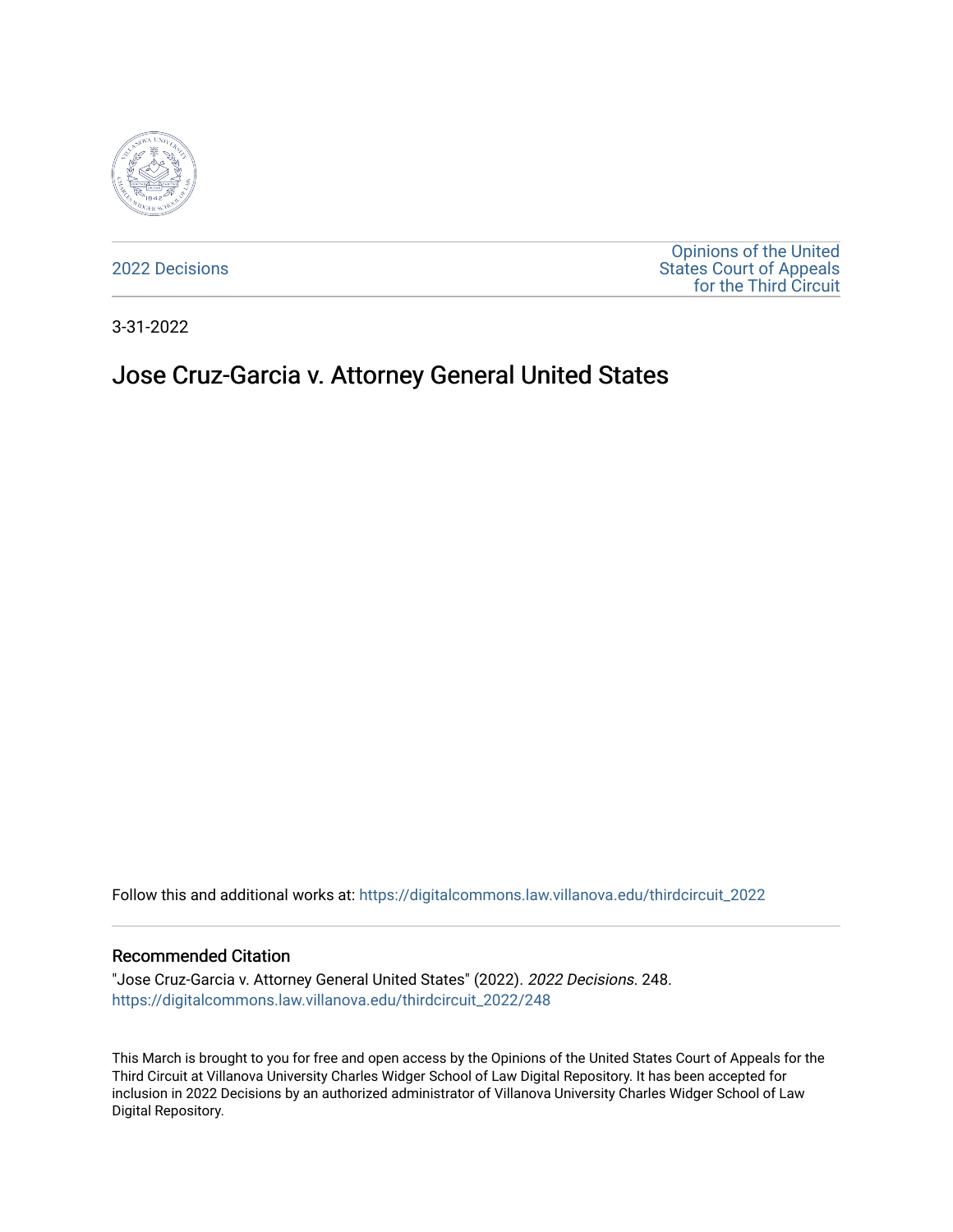### **NOT PRECEDENTIAL**

## UNITED STATES COURT OF APPEALS FOR THE THIRD CIRCUIT

No. 21-2428

## JOSE MANUEL CRUZ-GARCIA, Petitioner

v.

# ATTORNEY GENERAL UNITED STATES OF AMERICA  $\mathcal{L}_\text{max}$

On Petition for Review of a Decision of the Board of Immigration Appeals (A201-939-923) Immigration Judge: Pallavi S. Shirole

Submitted Under Third Circuit L.A.R. 34.1(a) March 30, 2022

Before: CHAGARES, Chief Judge, SHWARTZ, Circuit Judge, and ROSENTHAL, District Judge.\*

> (Filed:March 31, 2022)  $\frac{1}{2}$

> > OPINION\*

<sup>\*</sup> Honorable Lee H. Rosenthal, Chief United States District Judge of the United States District Court for the Southern District of Texas, sitting by designation.

<sup>\*\*</sup> This disposition is not an opinion of the full Court and pursuant to I.O.P. 5.7 does not constitute binding precedent.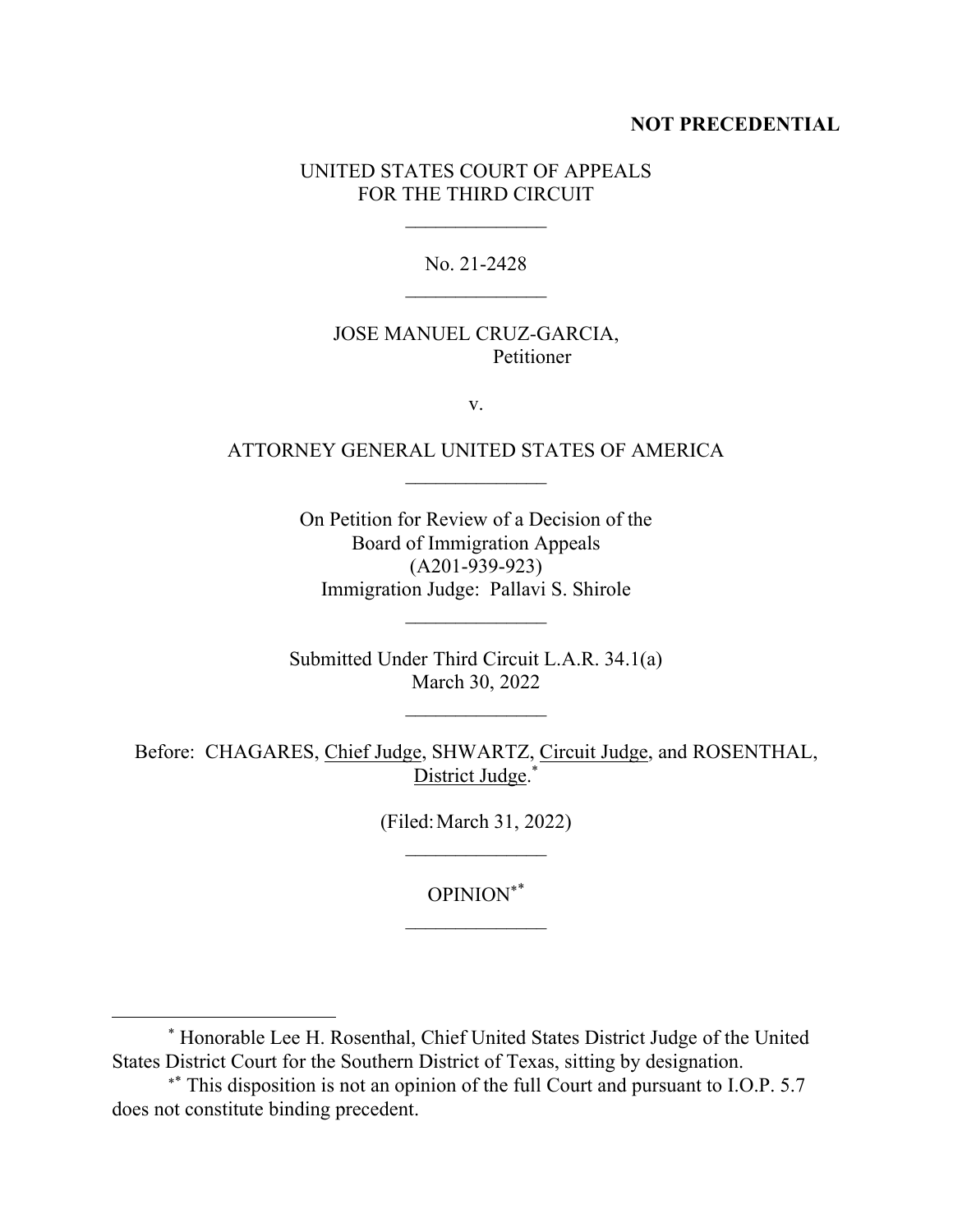#### SHWARTZ, Circuit Judge.

Jose Manuel Cruz-Garcia petitions for review of a decision of the Board of Immigration Appeals ("BIA") dismissing his appeal from an Immigration Judge's ("IJ") order denying cancellation of removal. Because the BIA failed to address arguments Cruz-Garcia raised in his appeal, we will grant the petition and remand.

### I

### A

Cruz-Garcia is a native and citizen of Mexico who entered the United States without inspection in April 2006. Cruz-Garcia has a U.S. Citizen son with his domestic partner, Lesley Hernandez. Cruz-Garcia also has three U.S. Citizen daughters from a prior marriage.

In September 2020, the Department of Homeland Security issued Cruz-Garcia a Notice to Appear that charged him with removability under  $8 \text{ U.S.C.} \$ § 1182(a)(6)(A)(i) for presence in the United States without having been admitted or paroled. Cruz-Garcia conceded removability.

#### B

Cruz-Garcia filed an application for cancellation of removal. At his merits hearing, Cruz-Garcia stated, among other things, that if he were removed, Lesley and his son would remain in the United States, they would suffer financial hardship, and Lesley's mental health struggles could "surface in a way" that may harm their son. A96. Lesley did not testify but did submit a letter that described their son's medical issues, her work

2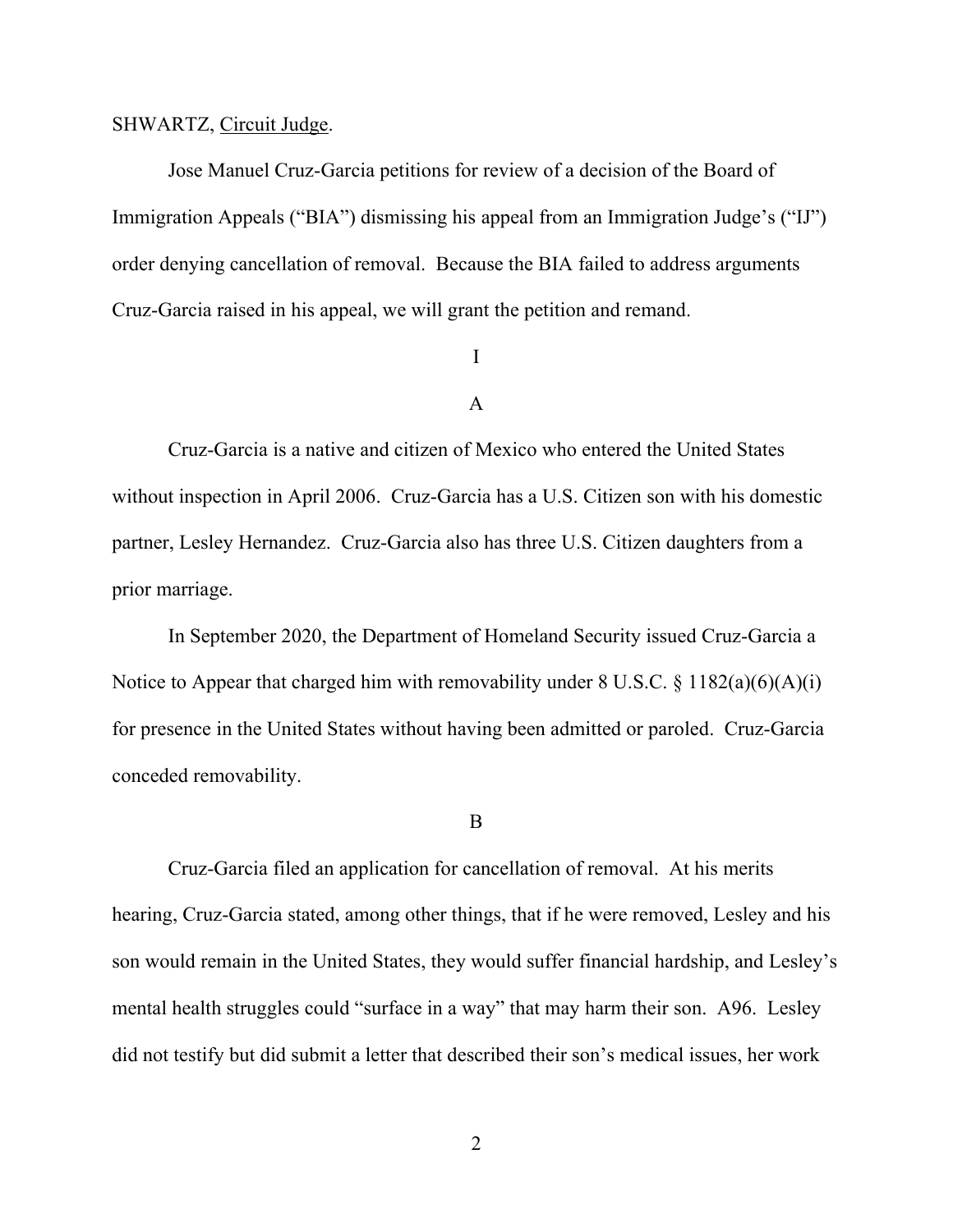obligations, and her positive views about Cruz-Garcia. Her letter did not mention her own traumatic past or psychological issues.

After the hearing, Cruz-Garcia filed a motion, requesting that the IJ admit a declaration from Lesley about the abuse she suffered and a report from Lesley's psychologist about Lesley's past trauma and the impact that Cruz-Garcia's removal would have on her and their son.

1

The IJ denied Cruz-Garcia's application for cancellation of removal. Although the IJ found Cruz-Garcia credible and a person of good moral character during the required ten-year period for physical presence, the IJ found that Cruz-Garcia failed to establish that his removal would result in "exceptional and extremely unusual hardship" beyond that which "ordinarily result[s] from  $\dots$  removal." A15-16. The IJ found that (1) Cruz-Garcia's daughters have no medical issues; (2) his son's eczema and allergies do not require "special medical attention"; and (3) he "provided no evidence" that Lesley would pose a danger to their son. A15. Finally, the IJ held that even if Cruz-Garcia established that his family would suffer exceptional and extremely unusual hardship, the balance of equities did not warrant a "favorable exercise of discretion" because Cruz-Garcia showed a lack of remorse for his prior domestic violence arrests and "only recently beg[an] to make efforts to comply with tax law." A16.

3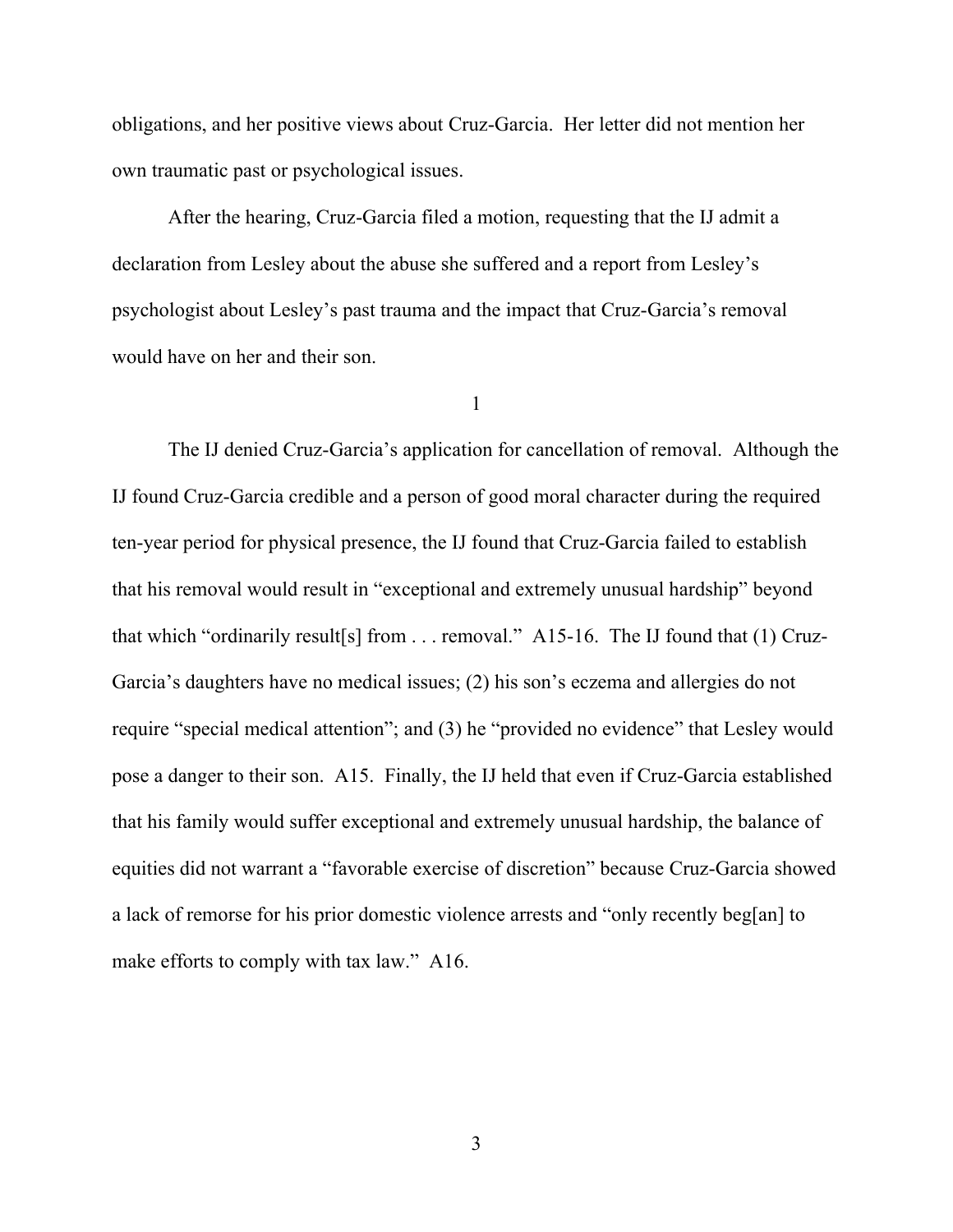The IJ also denied Cruz-Garcia's motion to admit additional evidence as untimely because the motion was submitted after the conclusion of the merits hearing.<sup>1</sup>

 $\mathcal{L}$ 

Cruz-Garcia appealed to the BIA. In his Notice of Appeal, Cruz-Garcia asserted that the IJ's decision was "arbitrary, capricious, an abuse of discretion, against the weight of evidence, and a denial of due process<sup>[2]</sup> and fundamental fairness" because it "failed to consider all relevant factors in the aggregate in determining whether exceptional and extremely unusual hardship exists." A6. Specifically, Cruz-Garcia argued the IJ "failed to consider the totality of the circumstances" including his "age, financial health, education, career, [and] famil[y] circumstances." Id*.* Cruz-Garcia separately asserted, among other things, that the IJ (1) erred in stating that there was "no evidence that [Lesley] will become abusive to [their son] because she was abused"; (2) erred by not allowing Lesley to testify; (3) incorrectly denied his motion to admit additional evidence

<sup>&</sup>lt;sup>1</sup> The IJ also stated that the additional documents, even if admitted, would not change the ruling.

<sup>&</sup>lt;sup>2</sup> Cruz-Garcia argues to us that the IJ violated his due process rights. Cruz-Garcia's sole reference to "due process" in his BIA submissions, however, is insufficient to exhaust that claim because it does not identify the basis for his due process challenge. Hoxha v. Holder, 559 F.3d 157, 159 (3d Cir. 2009) (identifying an issue in the "notice of appeal satisfies the statutory requirement of exhaustion provided that the description of that issue in the notice sufficiently apprises the BIA of the basis for the appeal."). As a result, the BIA properly declined to consider any due process claim, and we do not address it here.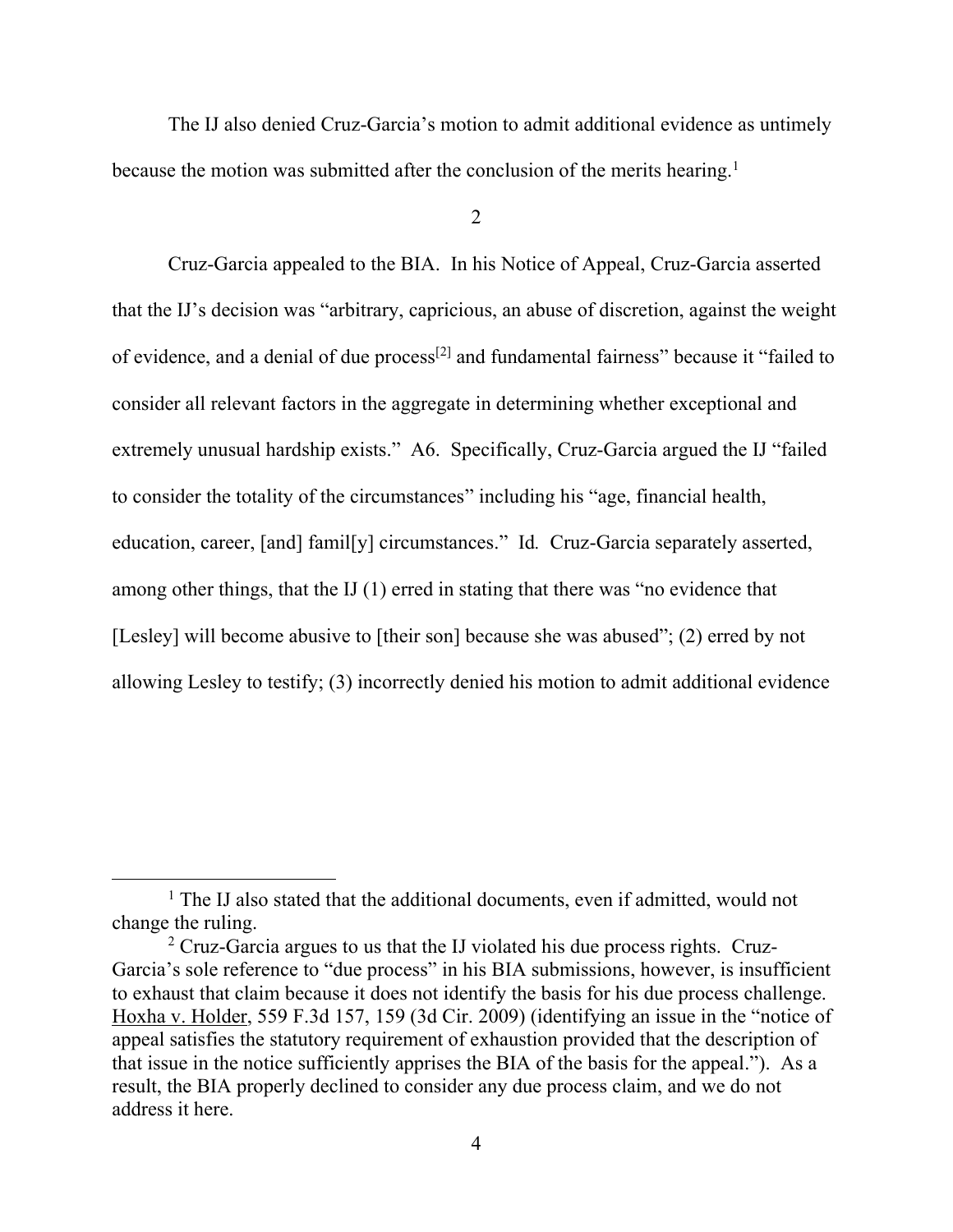as untimely; and (4) failed to give the additional evidence proper weight in evaluating hardship. A8.

In his BIA brief, $3$  Cruz-Garcia argued that the IJ erred in concluding that his removal would not "result in exceptional and extremely unusual hardship to the qualifying relatives," because the IJ failed to consider (1) the impact of Lesley's psychological issues on their son, and (2) the effect the country conditions in Mexico could have on him and his children if he is deported. A36. Cruz-Garcia also argued that he merited a favorable exercise of discretion for cancellation of removal based on "family ties, length of residency[,]  $\ldots$  conditions in [the] country of removal[,]  $\ldots$  work experience[,] . . . evidence of good moral character[, and] hardship [on his] children." A40-41.

The BIA concluded that Cruz-Garcia did not "meaningfully challenge" the IJ's denial of cancellation of removal "as [a matter] of discretion" in his Notice of Appeal or BIA brief. A28. As a result, it held that there were no "grounds for disturbing the [IJ's]

<sup>&</sup>lt;sup>3</sup> Cruz-Garcia's BIA brief differs from his Notice of Appeal in two respects. First, his BIA brief specifies some factors he claims the IJ should have considered in its hardship analysis that were not included in his Notice of Appeal, such as (1) how he is "extremely involved" in his daughters' lives and (2) that Lesley's work obligations make it difficult for her to give their son "the necessary attention." A37-38. Second, Cruz-Garcia argued in his Notice of Appeal that his motion to admit additional evidence was incorrectly denied as untimely, but timeliness is not mentioned in the BIA brief (or in his brief to us).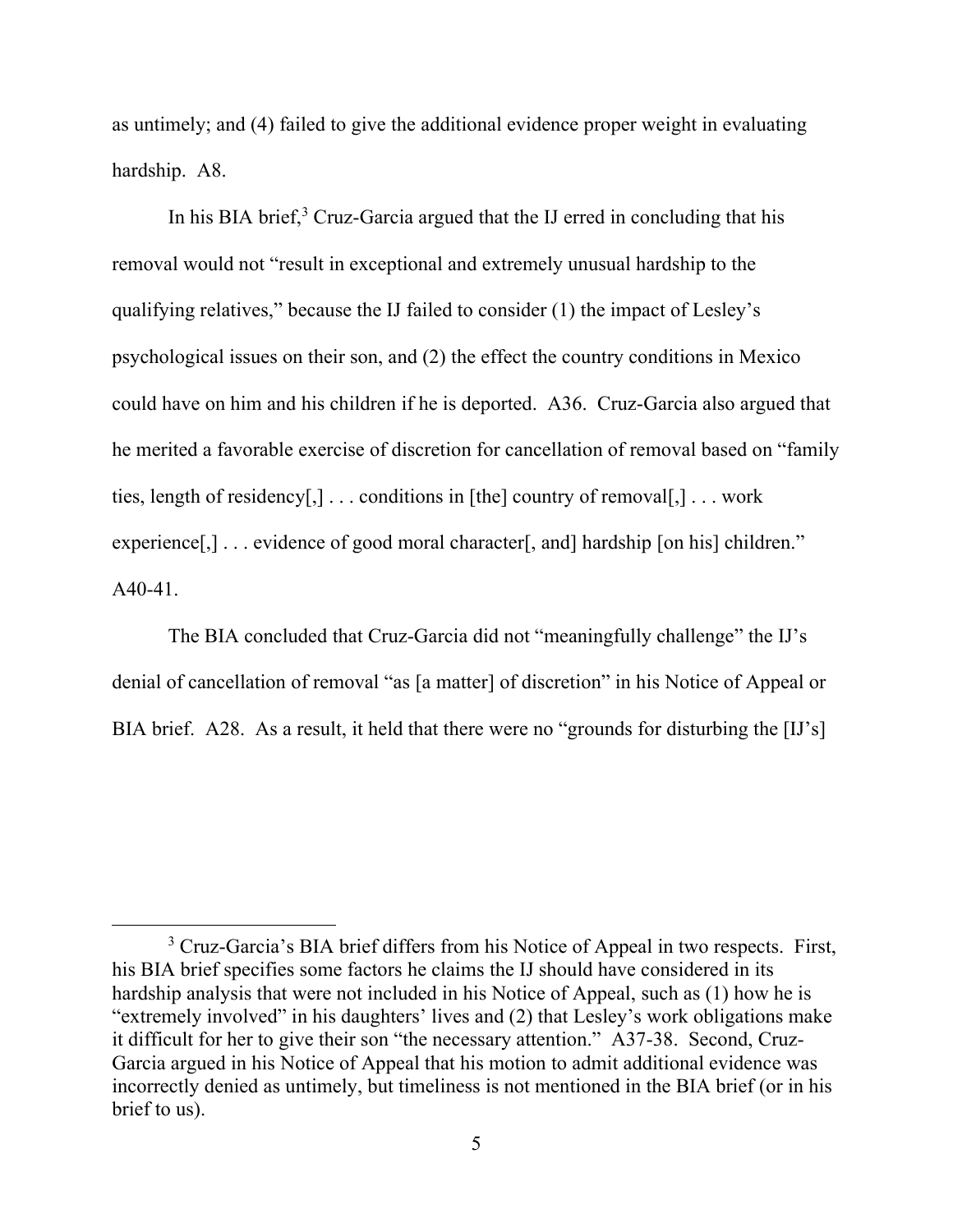determination" that Cruz-Garcia was not entitled to cancellation of removal "as an act of discretion." A28.

Cruz-Garcia petitions for review.

### $II<sup>4</sup>$

Cruz-Garcia contends remand is warranted because the BIA failed to address: (1) his challenge to the IJ's discretionary denial of cancellation of removal and (2) his assertion that the IJ erred in: (a) not permitting Lesley to testify and (b) not considering evidence about her psychological condition and its effect on their son. We will therefore examine whether Cruz-Garcia raised, and thus exhausted, those arguments.

### A

"The purpose of administrative exhaustion 'is to ensure that the agency is given an opportunity to resolve issues raised before it prior to any judicial intervention.'" Zhi Fei Liao v. Att'y Gen., 910 F.3d 714, 718 (3d Cir. 2018) (quoting Hoxha v. Holder, 559 F.3d 157, 163 (3d Cir. 2009)). In evaluating whether an argument was exhausted before the agency, "our focus must be on the nature of the notice provided to the BIA by both the Notice of Appeal and any brief filed with the BIA." Hoxha, 559 F.3d at 160. Under our

<sup>4</sup> The BIA had jurisdiction pursuant to 8 C.F.R. §§ 1003.1(b)(3) and 1240.15, and we have jurisdiction pursuant to 8 U.S.C. § 1252.

Although we lack jurisdiction to review the denial of discretionary relief, including cancellation of removal, see Pareja v. Att'y Gen., 615 F.3d 180, 186 (3d Cir. 2010) (citing 8 U.S.C.  $\S$  1252(a)(2)(B)(i)), we may review "questions of law raised upon a petition for review." 8 U.S.C. §  $1252(a)(2)(D)$ . We thus have jurisdiction to review the legal question of whether Cruz-Garcia exhausted his arguments to the BIA, and we review the exhaustion rulings de novo. See Zhi Fei Liao v. Att'y Gen., 910 F.3d 714, 718 (3d Cir. 2018) (describing exhaustion as a jurisdictional matter); Singh v. Ashcroft, 383 F.3d 144, 151 (3d Cir. 2004) (holding jurisdictional matters are reviewed de novo).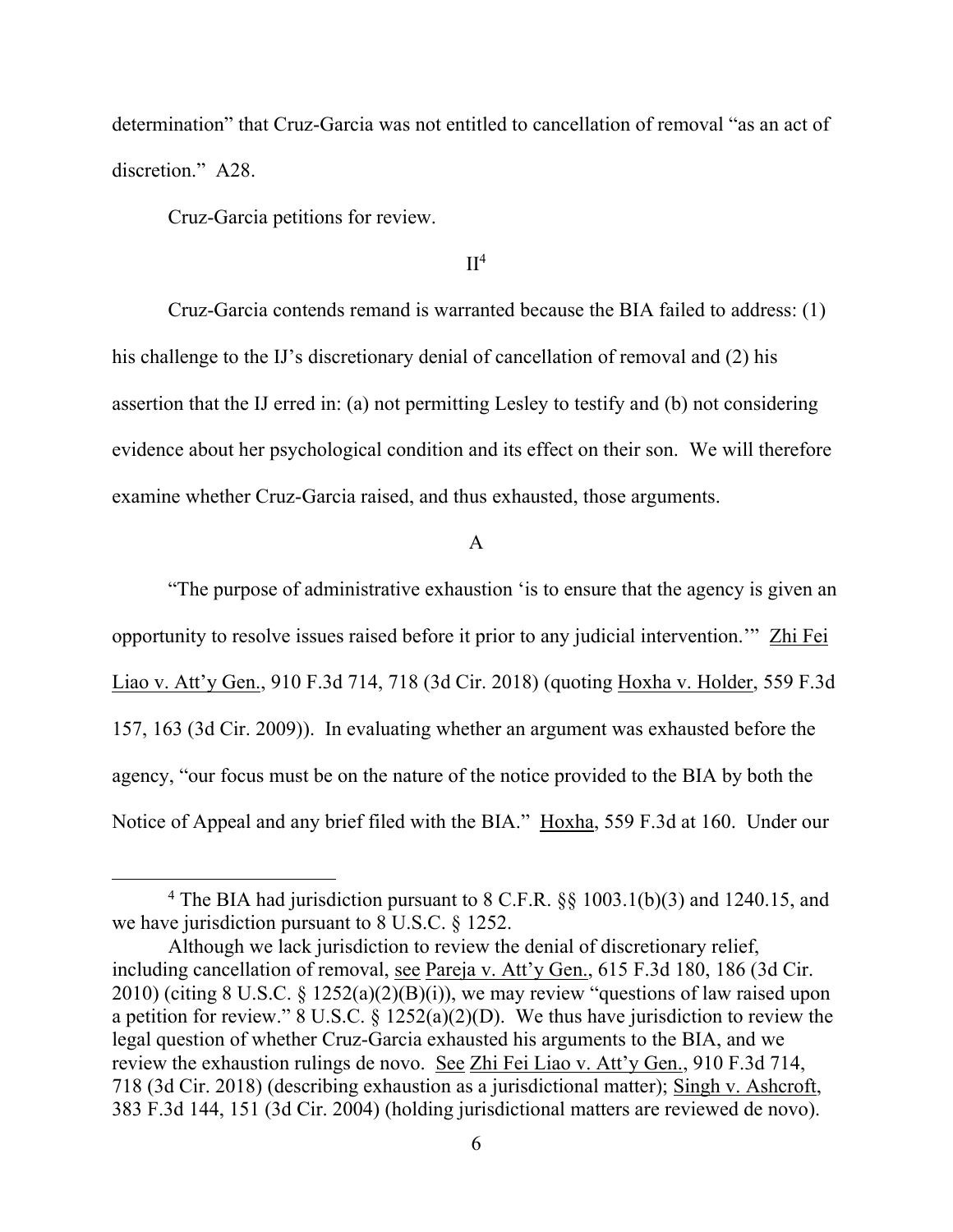"liberal exhaustion policy," a noncitizen "need not do much to alert the [BIA] that he is raising an issue." Zhi Fei Liao, 910 F.3d at 718 (quoting Joseph v. Att'y Gen., 465 F.3d 123, 126 (3d Cir. 2006)). As a result, "so long as a . . . petitioner makes some effort, however insufficient, to place the [BIA] on notice of a straightforward issue being raised on appeal, a petitioner is deemed to have exhausted [his] administrative remedies." Id. (quoting Bin Lin v. Att'y Gen., 543 F.3d 114, 121 (3d Cir. 2008)). If the BIA fails to address "one of [the petitioner's] stated grounds for relief, the case must be remanded for the BIA to consider the claim." Konan v. Att'y Gen., 432 F.3d 497, 502 (3d Cir. 2005). The remand requirement allows the agency to "bring its expertise to bear upon the matter" and "evaluate the evidence." INS v. Orlando Ventura, 537 U.S. 12, 17 (2002).

B

To determine whether Cruz-Garcia challenged the IJ's discretionary denial before the BIA, we briefly review the steps to obtain cancellation of removal under 8 U.S.C. § 1229b(b)(1). First, the noncitizen must show that he is eligible by meeting four requirements<sup>5</sup>; and second, if the noncitizen establishes eligibility, the IJ may exercise discretion to cancel removal. Pareja v. Att'y Gen., 615 F.3d 180, 185-86 (3d Cir. 2010).

 $<sup>5</sup>$  A noncitizen is eligible for cancellation of removal if he</sup>

<sup>(</sup>A) has been physically present in the United States for a continuous period of not less than 10 years immediately preceding the date of [his] application; (B) has been a person of good moral character during such period; (C) has not been convicted of [certain] offense[s]  $\dots$  and (D) establishes that removal would result in exceptional and extremely unusual hardship to the alien's spouse, parent, or child, who is a citizen of the United States or an alien lawfully admitted for permanent residence.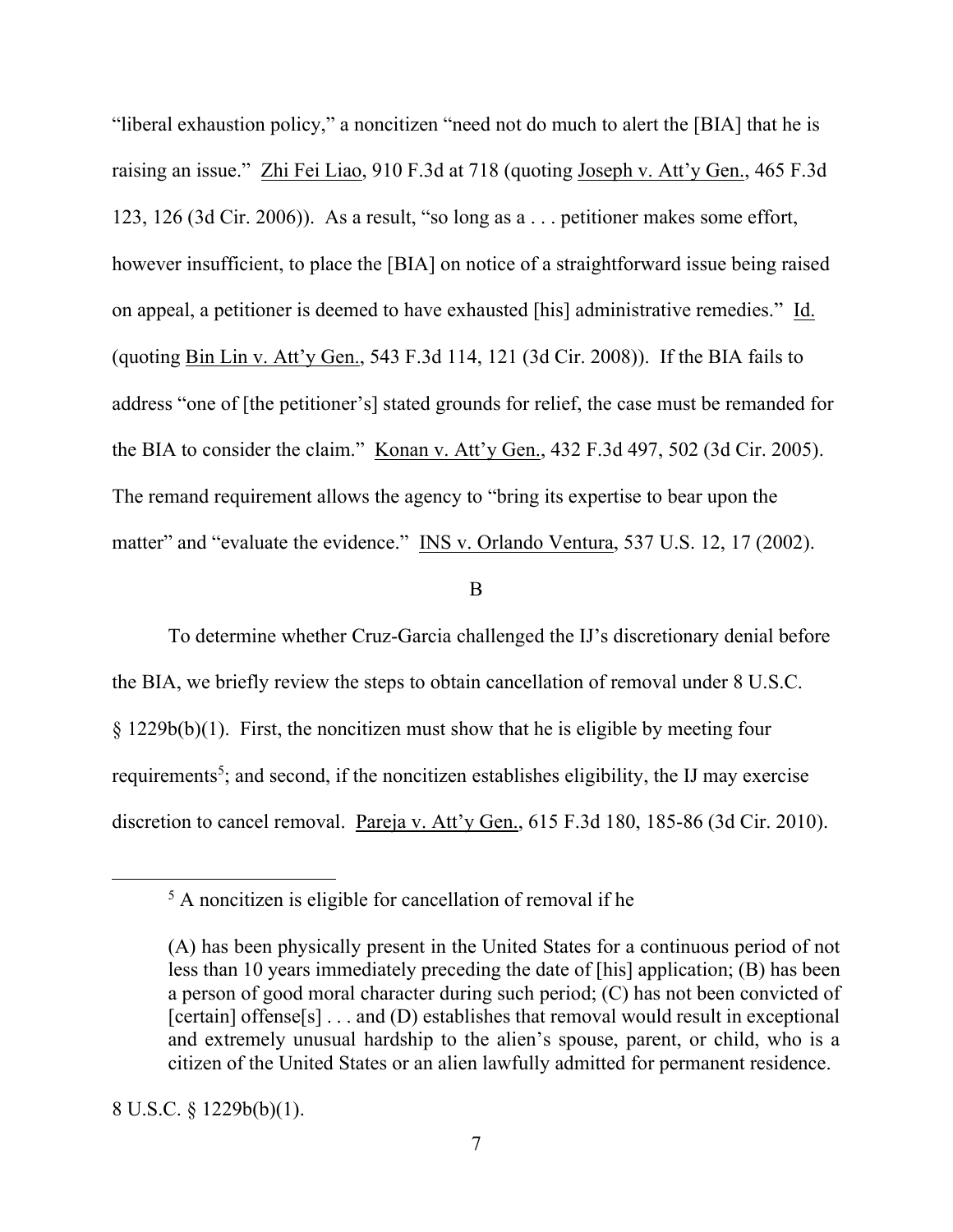The IJ found that even if Cruz-Garcia established eligibility, it would not favorably exercise discretion. The BIA mistakenly held that Cruz-Garcia did not "meaningfully challenge" the IJ's discretionary determination in his Notice of Appeal or BIA brief and thus declined to examine it. A28.

Cruz-Garcia raised his challenge to the IJ's exercise of discretion in his BIA brief. In his brief, Cruz-Garcia stated that his case warranted a "favorable exercise of discretion" three times, and argued that factors such as his family ties, work experience, and conditions in Mexico favored cancellation. A40-41. These arguments were sufficient to put the BIA on notice that he challenged the IJ's alternative determination that he was not "deserving of a favorable exercise of discretion." A16; see also Zhi Fei Liao, 910 F.3d at 719 (raising issue in BIA brief, even if omitted from Notice of Appeal is "sufficient to notify the BIA" of the dispute). Moreover, contrary to the Government's contention that Cruz-Garcia did not provide "specific argument" about the IJ's use of discretion, Respondent's Br. at 22, his BIA brief listed factors that he claimed the IJ overlooked. Thus, the BIA was on notice of his challenge and erred in holding that Cruz-Garcia waived this argument.

The BIA also did not address Cruz-Garcia's challenge to the IJ's alleged failure to permit Lesley to testify, but that may have been because the BIA erroneously concluded that Cruz-Garcia had not challenged the IJ's discretionary determination and therefore did not "reach . . . the arguments raised on appeal." AR3. Cruz-Garcia's Notice of Appeal notified the BIA of his challenge to the IJ's failure to permit Lesley to testify via his assertion that, by disallowing Lesley's testimony, the IJ "precluded relevant and

8